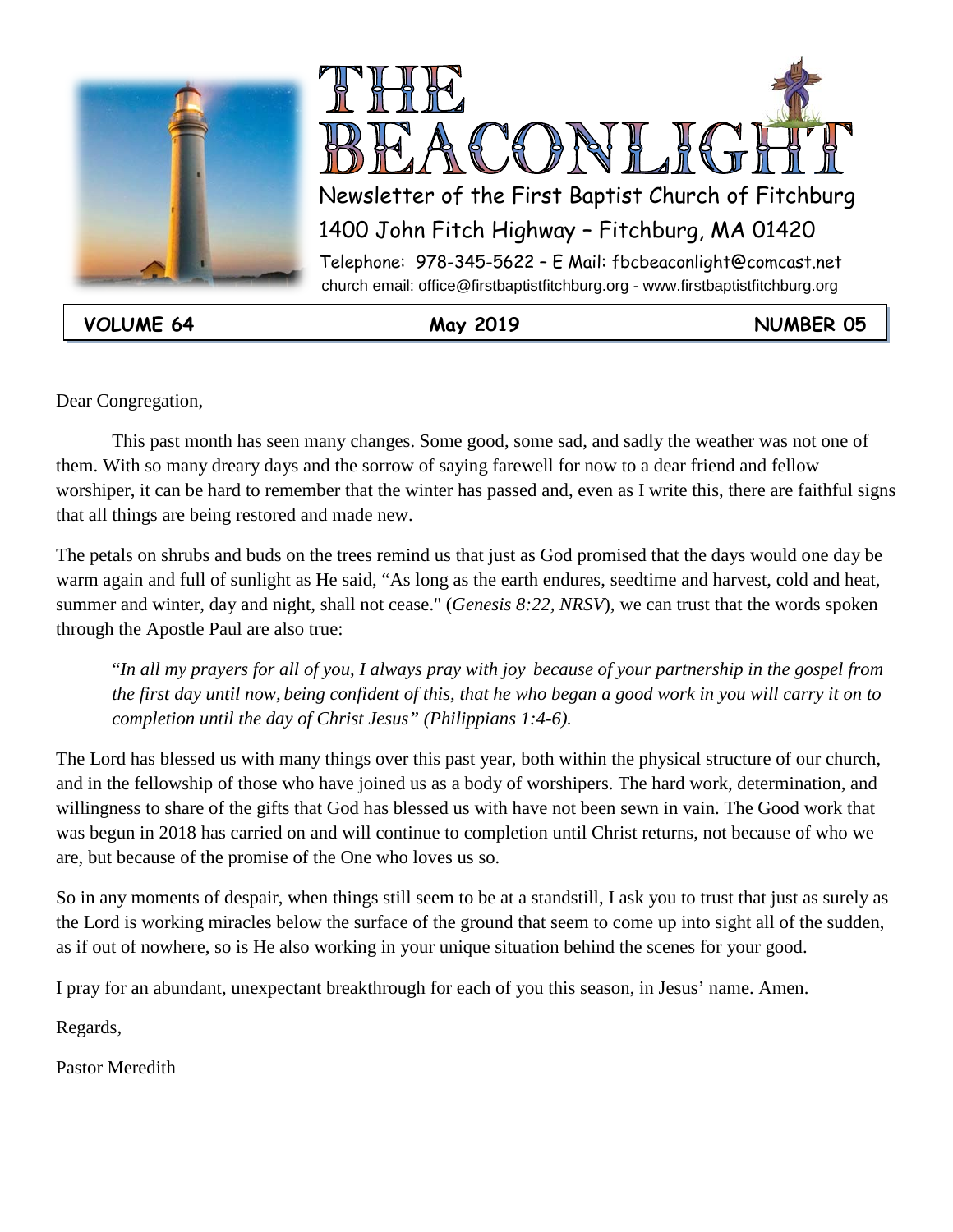May's Special Offering:

# Camperships





Help are young people to be able to go to camp this summer……

Along with money raised through this special offering this month, every registered camper will receive a one hundred campership from Central Massachusetts Baptist Association. Deadline for camperships is Sunday, June 9, 2019; please see Mark Bigelow for all the information.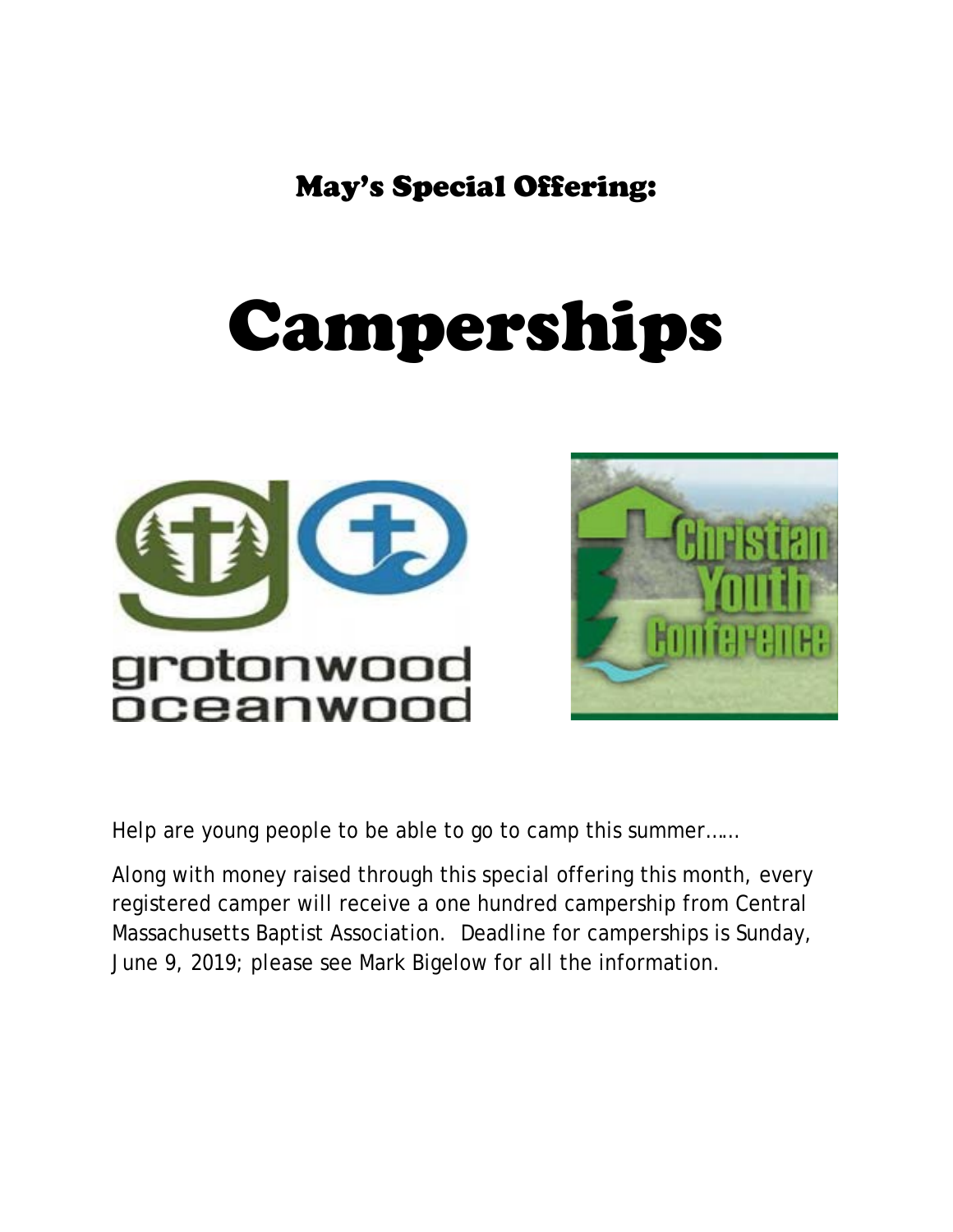#### Dear Friends,

The longer Mindi and I work with the kids in trouble, especially the boys who we see in the juvenile lock ups that we visit, the more I am convinced that one of the most important parts of our ministry in THE WAY UP is simply to be a friend. That is where we can best stand in for Christ.

A couple of weeks ago we were discussing the parable of the Prodigal son. The kids can relate to wanting to run away from home like the prodigal son did. The boy in the parable took his inheritance and left his father's home to party and have fun, which he felt he needed to do.

These young people are often looking for a family to be there for them. They didn't feel important and valued at home. We were noticing that the boy in the Biblical story didn't respect his father or anyone else either. He just wanted to leave and live his life away from rules and regulations. Out of nowhere came a voice that blurted out "I live in the house of sin." Everyone turned to see if it was Joey. He was new to this institution as of yesterday. No one knew much about him. We didn't want him to share too much and regret it later. I paused and said I was sorry to hear that, but I understood this happens sometimes and if we know it is a bad environment to be in, we need to look for a better living situation to live in. Sometimes, I said, if your parents aren't parenting you, you have to parent yourself. He then said, "yes, your right. It is more comfortable to live in lock ups than with my so-called family. Here I have a warm place to live, food three times a day, snacks throughout the day, a bed of my own with sheets and blankets (He confided that he never had a bed before)

and people who will talk to you without screaming." This young man became an active member of our youth church. He was eager to help us clean up when our service was over.

We are into our Lentin Services and the kids are seeing the stories of Jesus in a different format every time they carne. They will get palms to wave for Jesus as He enters into their hearts. We will have eggs for them to dye, while we talk about the meaning of the colored egg. Then our conclusion, during Easter week, they will learn Christ was buried and arose on the third day. Easter is the day on which Christ arose. We tell them about the love of God for them .. . and we try to show them how much God loves them by having Jesus die on the cross for each one of us.

We encourage you to remember the overwhelming love of God, which still comes to us through Jesus Christ. Happy Resurrection Day!!!

Sincerely, Patti Langevin

P.S. If you or your church group would like to support the missionary work we do in the name of Jesus Christ, please send a check to THE WAY UP at the address listed below and below. Remember we have no particularly church or church group to support us. We depend on individual givers, like you. Your contribution may be tax-deductible.

*Thanks.*

### **THE WAY UP - P.O. Box 5 - West Bridgewater, MA 02379-0005**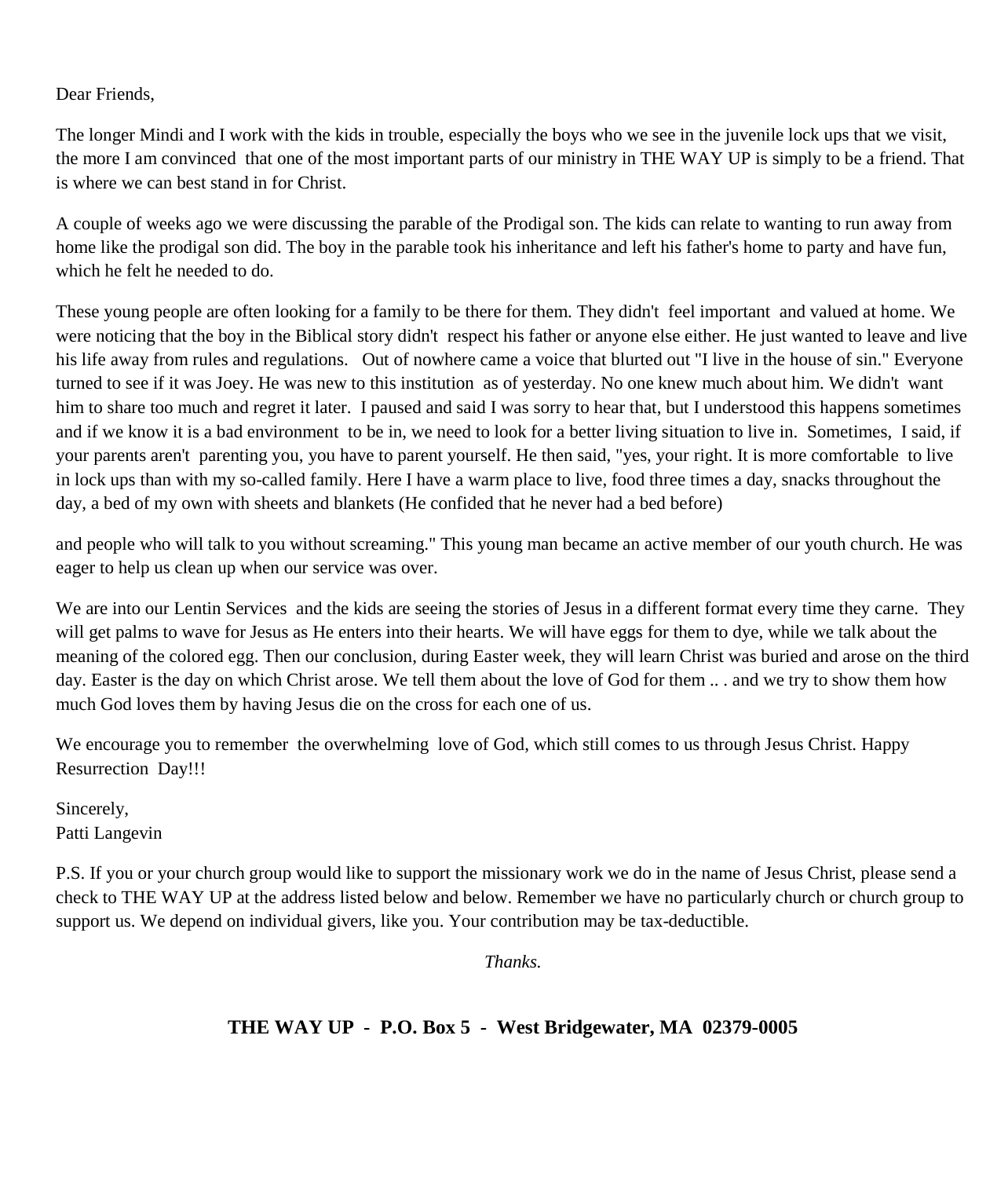

Our church supports TABCOM and Grotonwood/Oceanwood by donating to the Region Offering, (a.k.a Friends of Regional Ministries). That support is used for camperships, facility development, new resources and helping TABCOM resource churches. It is very appreciated and along with that appreciation is a standing invitation to visit the camps or attend a regional event.

> For more information, call 617 721-5738 or visit our Website at www.TABCOM.org.

**On Mother's Day Sunday, May 12, 2019 Love Gift Boxes will be collected** 



*Love Gift Boxes are available on the table in the hallway or see Marilyn Carter.*

*Careful Planning Makes a Difference*

#### **ANTHONY V. FEROCI, JR. ATTORNEY AT LAW**

114 Merriam Ave - Suite 204 Leominster, MA 01453 978-466-5011

Elder and Disability Law Medicaid Planning Estate Planning

L



*First Baptist Church of Fitchburg Adams Fellowship Hall*

> *Every Monday Night 7:00 P.M. to 8:30 P.M*.



*The Beaconlight is getting smaller That's because the same few people contribute to it.*

*Without input there may be no Beaconlight in the near future!*

*Any suggestions?* fbcbeaconlight@comcast.net

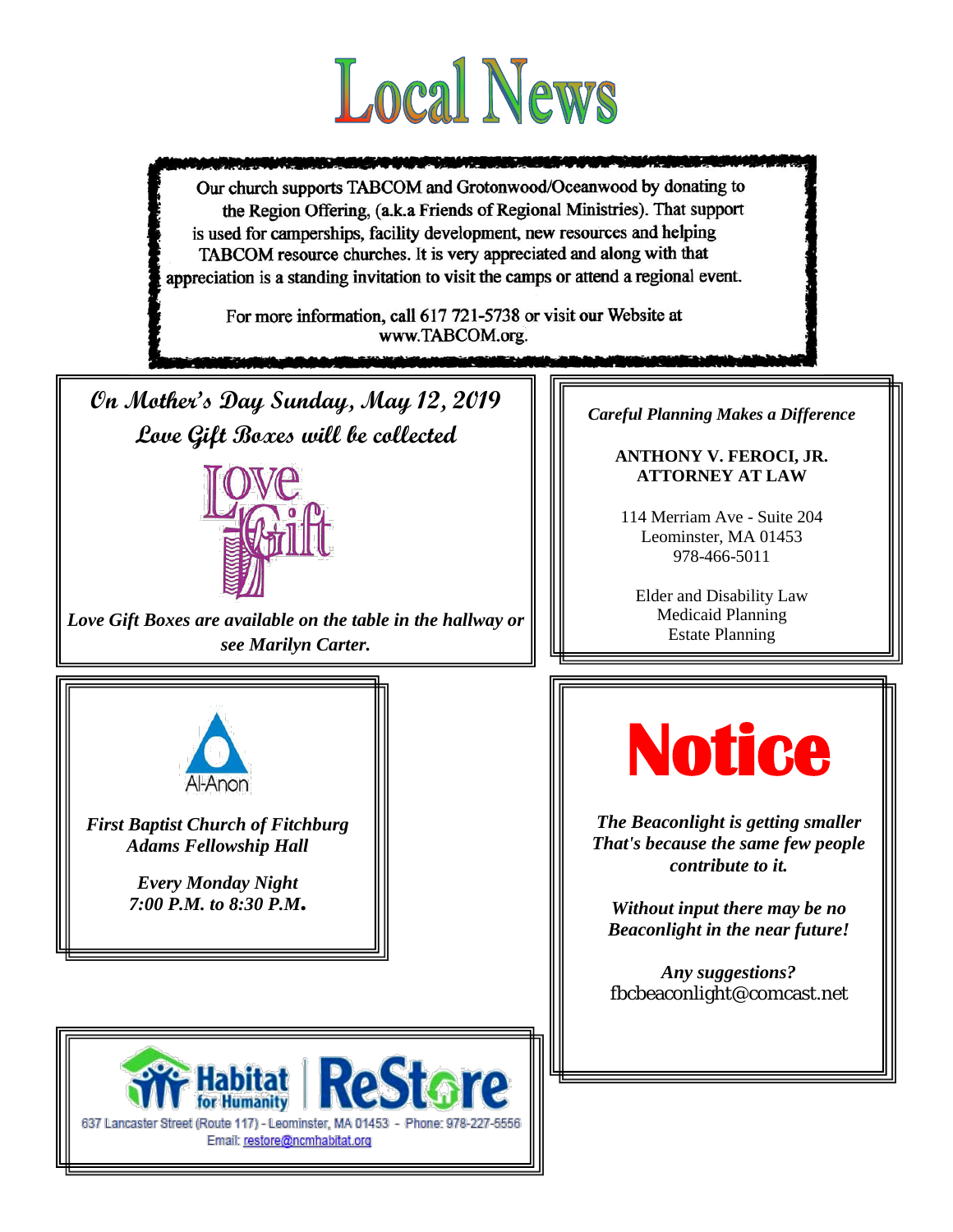## Recipe of the Month

### Chocolate and Caramel- Cinnamon Roll Skewers



### *Ingredients:*

1 can Pillsbury Grands! Flaky Supreme refrigerated cinnamon rolls with icing

5 (12 or 10-inch) wooden skewers

25 caramels, unwrapped (from 14-oz bag)

1 tablespoon milk

3/4 cup Fisher Chef's Naturals® Chopped Pecans

3/4 cup Hershey's milk chocolate baking chips

1 teaspoon Crisco Pure Vegetable Oil

### Preparation:

Heat oven to 350 degrees F. Line large cookie sheet with cooking parchment paper or spray with Crisco® Original No-Stick Cooking Spray. Separate dough into 5 rolls; reserve icing. Unroll each roll into a strip; thread each strip onto wooden skewer. Place on cookie sheet.

Bake 13 to 19 minutes or until golden brown. Place piece of waxed paper under cooling rack. Transfer skewers from cookie sheet to cooling rack.

Meanwhile, in 2-quart saucepan over low heat, heat caramels and milk, stirring occasionally, until caramels are melted. Place pecans on piece of waxed paper. Generously drizzle caramel mixture lengthwise over cinnamon roll strips; roll in pecans. Return to cooling rack.

In small resealable freezer plastic bag, place chocolate chips and oil; seal bag. Microwave on High 15 to 25 seconds or until softened. Gently squeeze bag until chocolate is smooth; cut off tiny corner of bag. Squeeze bag to drizzle chocolate crosswise over cinnamon roll strips.

Place reserved icing in small resealable freezer plastic bag; seal bag. Microwave on High 10 seconds or until softened. Gently squeeze bag until icing is smooth; cut off tiny corner of bag. Squeeze bag to drizzle icing crosswise over cinnamon roll skewers. Serve warm.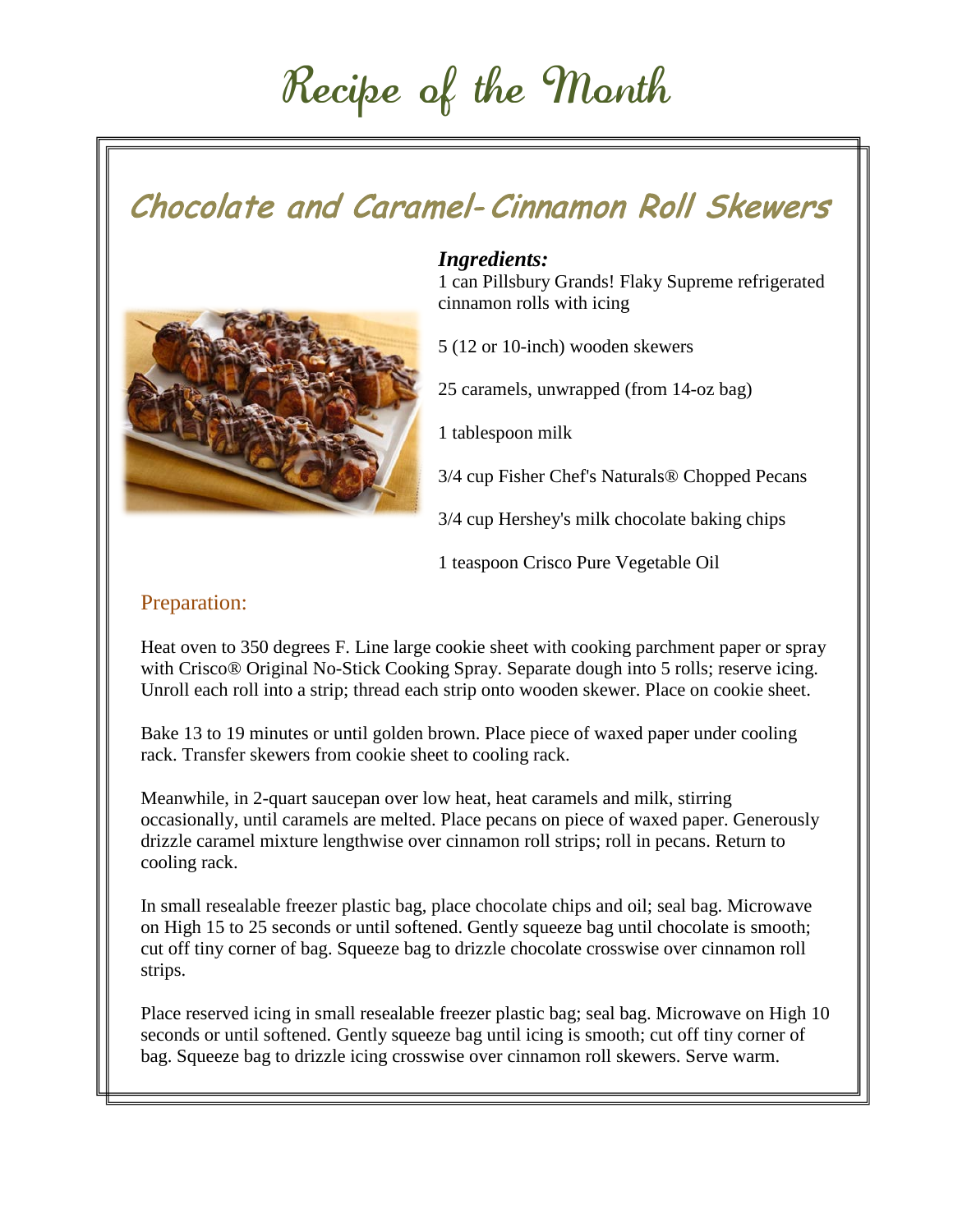

- 2. Rhonda Becotte
- 6. Paulo Gomes
- 10. Peter Sprigg
- 12. Eric Yangsi
- 16. June Dawson
- 16. Betty Rousell
- 23. Betty Holland
- 25. Pastor Ken Whitson
- 27. Connie Gariepy



**May Birthdays May Anniversaries**

7. Glenn & June Dawson 7. Joe & Amy Weeks 19. Wilfrid & Connie Gariepy





IF YOU'RE BIRTHDAY OR ANNIVERSARY IS NOT HERE, LET US KNOW AND WE'LL INCLUDE IT IN THE BEACONLIGHT! REMEMBER TO NOTIFY THE CHURCH OFFICE WITH ADDITIONS OR CORRECTIONS TO YOUR ADDRESS OR TO OUR MONTHLY LISTING OF BIRTHDAYS AND ANNIVERSARIES CONTACT THE CHURCH OFFICE 978-345-5622 E-MAIL: FBCBEACONLIGHT@COMCAST.NET